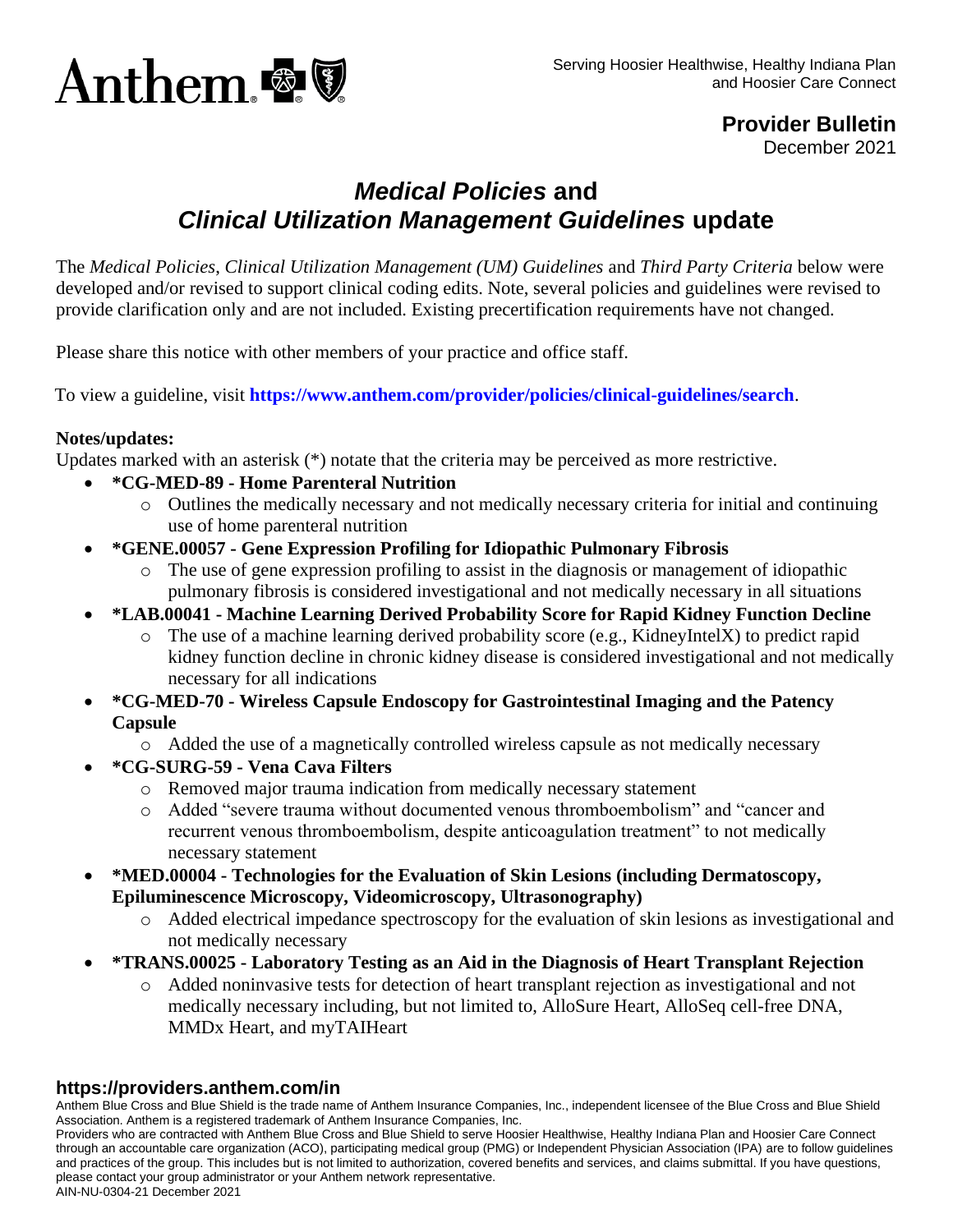- **CG-SURG-111 - Open Sacroiliac Joint Fusion**
	- o A **new** *Clinical Guideline* was created from the content contained in SURG.00127. There are no changes to the guideline content and the publish date is July 30, 2021.

## *Medical Policies*

On May 13, 2021, the Medical Policy and Technology Assessment Committee (MPTAC) approved the following *Medical Policies* applicable to Anthem Blue Cross and Blue Shield (Anthem). These guidelines take effect February 13, 2022.

| <b>Publish date</b> | <b>Medical Policy#</b>     | <b>Medical Policy title</b>                                                                                                                                 | New or revised |  |
|---------------------|----------------------------|-------------------------------------------------------------------------------------------------------------------------------------------------------------|----------------|--|
| 7/7/2021            | *GENE.00057                | <b>Gene Expression Profiling for Idiopathic Pulmonary Fibrosis</b>                                                                                          | <b>New</b>     |  |
| 7/7/2021            | *LAB.00041                 | <b>Machine Learning Derived Probability Score for Rapid Kidney</b><br><b>Function Decline</b>                                                               | <b>New</b>     |  |
| 7/7/2021            | <b>ANC.00009</b>           | <b>Cosmetic and Reconstructive Services of the Trunk and Groin</b>                                                                                          | Revised        |  |
| 7/1/2021            | *MED.00004                 | <b>Technologies for the Evaluation of Skin Lesions (including</b><br>Dermatoscopy, Epiluminescence Microscopy, Videomicroscopy,<br><b>Ultrasonography</b> ) | Revised        |  |
| 5/20/2021           | <b>OR-PR.00003</b>         | <b>Microprocessor Controlled Lower Limb Prosthesis</b>                                                                                                      | Revised        |  |
| 7/7/2021            | <b>SURG.00095</b>          | <b>Viscocanalostomy and Canaloplasty</b>                                                                                                                    | Revised        |  |
| 5/20/2021           | <b>SURG.00129</b>          | <b>Oral, Pharyngeal and Maxillofacial Surgical Treatment for</b><br><b>Obstructive Sleep Apnea or Snoring</b>                                               | Revised        |  |
| 5/20/2021           | <b>SURG.00143</b>          | <b>Perirectal Spacers for Use During Prostate Radiotherapy</b>                                                                                              | Revised        |  |
| 7/7/2021            | <b>SURG.00145</b>          | <b>Mechanical Circulatory Assist Devices (Ventricular Assist Devices,</b><br><b>Percutaneous Ventricular Assist Devices and Artificial Hearts)</b>          | Revised        |  |
| 7/7/2021            | <i><b>*TRANS.00025</b></i> | Laboratory Testing as an Aid in the Diagnosis of Heart Transplant<br><b>Rejection</b>                                                                       | Revised        |  |
| 5/20/2021           | <b>TRANS.00031</b>         | <b>Hematopoietic Stem Cell Transplantation for Autoimmune Disease</b><br>and Miscellaneous Solid Tumors                                                     | Revised        |  |

## *Clinical UM Guidelines*

On May 13, 2021, the MPTAC approved the following *Clinical UM Guidelines* applicable to Anthem. These guidelines were adopted by the medical operations committee for our members on May 27, 2021. These guidelines take effect February 13, 2022.

| <b>Publish date</b> | <b>Clinical UM</b><br><b>Guideline #</b> | <b>Clinical UM Guideline title</b>                                                                         | New or revised |
|---------------------|------------------------------------------|------------------------------------------------------------------------------------------------------------|----------------|
| 7/7/2021            | *CG-MED-89                               | <b>Home Parenteral Nutrition</b>                                                                           | <b>New</b>     |
| 7/7/2021            | $CG-DME-48$                              | <b>Vacuum Assisted Wound Therapy in the</b><br><b>Outpatient Setting</b>                                   | Revised        |
| 7/7/2021            | <b>CG-GENE-04</b>                        | <b>Molecular Marker Evaluation of Thyroid</b><br><b>Nodules</b>                                            | Revised        |
| 7/7/2021            | $CG-GENE-13$                             | <b>Genetic Testing for Inherited Diseases</b>                                                              | Revised        |
| 7/1/2021            | $*CG-MED-70$                             | <b>Wireless Capsule Endoscopy for</b><br><b>Gastrointestinal Imaging and the Patency</b><br><b>Capsule</b> | Revised        |